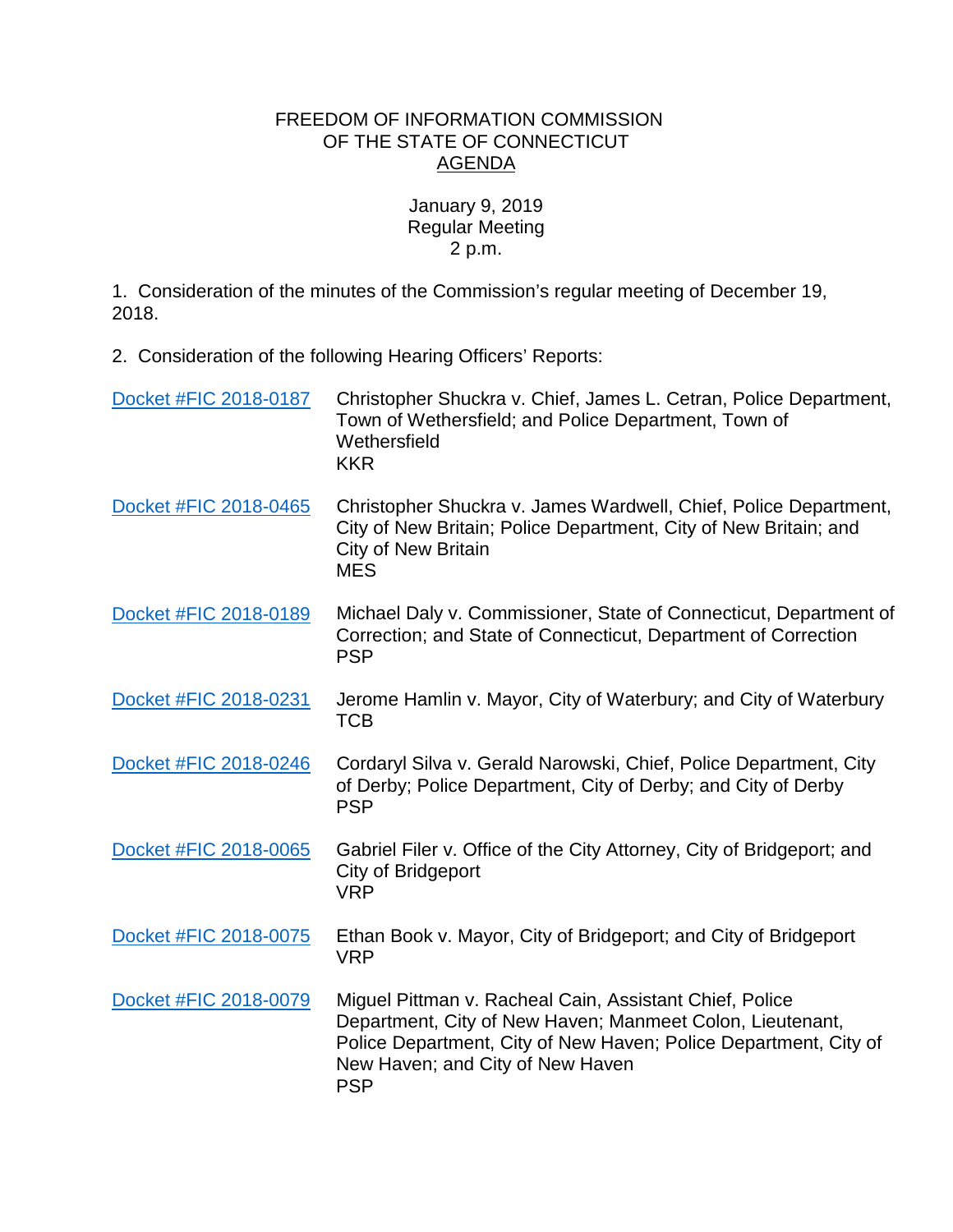Agenda-Regular Meeting Page 2 January 9, 2019 [Docket #FIC 2018-0230](https://www.ct.gov/foi/lib/foi/agendas/2019/jan9/2018-0230.pdf) Mike Savino, Leigh Tauss and Record Journal v. Mayor, City of Meriden; Common Council, City of Meriden; and City of Meriden PSP [Docket #FIC 2018-0285](https://www.ct.gov/foi/lib/foi/agendas/2019/jan9/2018-0285.pdf) Mike Savino And Record-Journal v. Chief, Police Department, City of Meriden; Police Department, City of Meriden; and City of Meriden VDH [Docket #FIC 2018-0367](https://www.ct.gov/foi/lib/foi/agendas/2019/jan9/2018-0367.pdf) Mike Savino and Record-Journal v. Director of Human Resources, City of Meriden; and City of Meriden VDH [Docket #FIC 2018-0249](https://www.ct.gov/foi/lib/foi/agendas/2019/jan9/2018-0249.pdf) Lynnelle Jones v. Chief, Police Department, City of Norwalk; Police Department, City of Norwalk; and City of Norwalk PSP [Docket #FIC 2018-0316](https://www.ct.gov/foi/lib/foi/agendas/2019/jan9/2018-0316.pdf) Mario Boone and WTNH v. Mayor, City of New Haven; and City of New Haven PSP [Docket #FIC 2018-0326](https://www.ct.gov/foi/lib/foi/agendas/2019/jan9/2018-0326.pdf) Michael Aronow v. Director, Office of Communications, State of Connecticut, University of Connecticut; and Office of Communications, State of Connecticut, University of Connecticut LFS [Docket #FIC 2018-0329](https://www.ct.gov/foi/lib/foi/agendas/2019/jan9/2018-0329.pdf) Michael Aronow v. President, State of Connecticut, University of Connecticut; and State of Connecticut, University of Connecticut LFS [Docket #FIC 2018-0356](https://www.ct.gov/foi/lib/foi/agendas/2019/jan9/2018-0356.pdf) Gary Levine v. Chief, Police Department, City of Norwich; Police Department, City of Norwich; and City of Norwich KKR [Docket #FIC 2018-0376](https://www.ct.gov/foi/lib/foi/agendas/2019/jan9/2018-0376.pdf) Tyrone Grant v. Manager, Human Resources Department, City of New Haven; Human Resources Department, City of New Haven; and City of New Haven KKR

3. Consideration of Respondents' Motion to Dismiss dated December 3, 2018 in [Docket](https://www.ct.gov/foi/lib/foi/agendas/2019/jan9/2018-0387.pdf)  [#FIC 2018-0387,](https://www.ct.gov/foi/lib/foi/agendas/2019/jan9/2018-0387.pdf) *Ira Alston v. Commissioner, State of Connecticut, Department of Correction; and State of Connecticut, Department of Correction.*